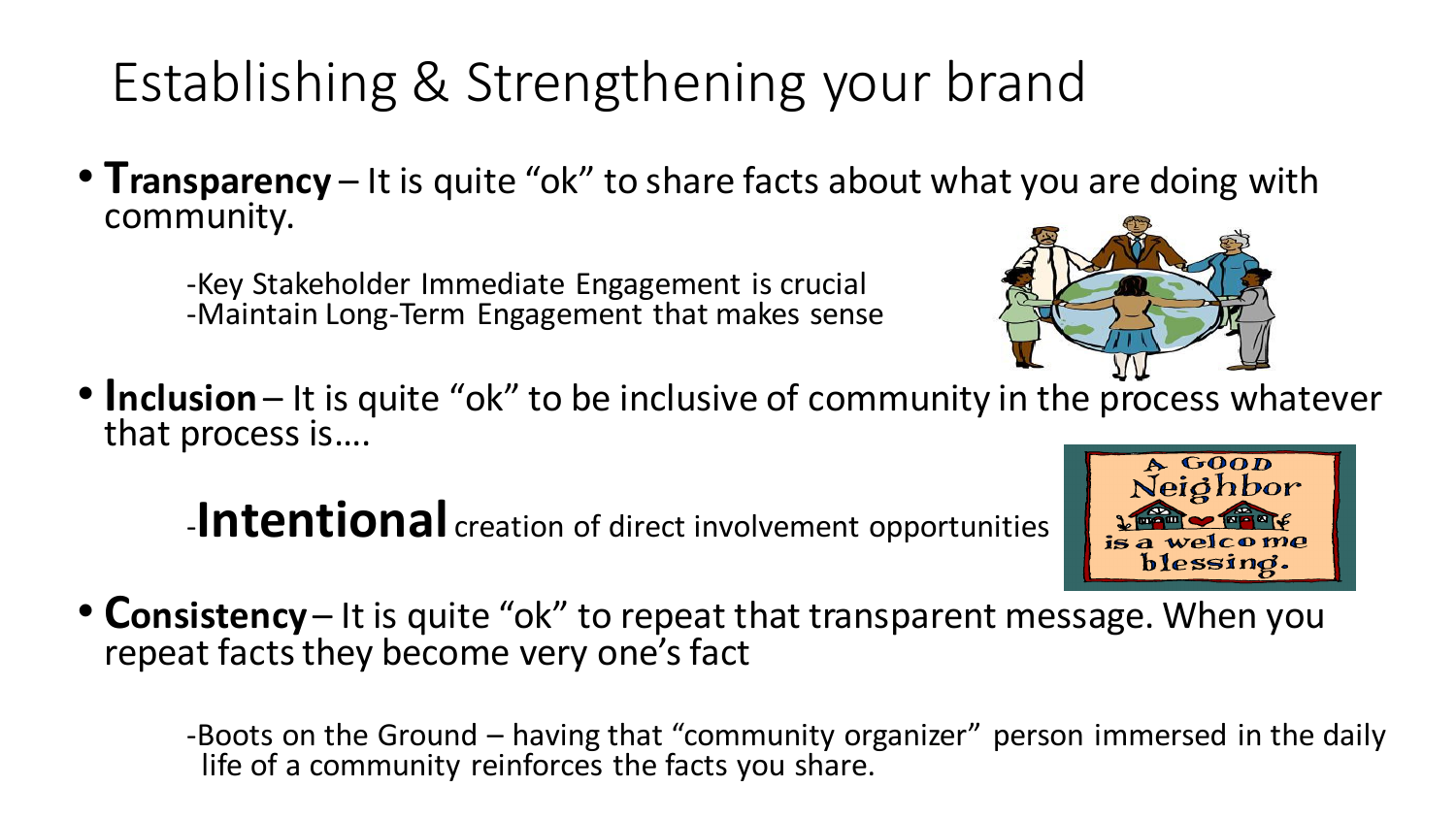Creating & leveraging innovative community/organizational partnerships

## What makes us a "smart" partner to partner with Unit an "asset" for the resident and the developer



## **Opportunity**

• Residents have the opportunity to enrich their lives. *I have opportunity and hope for the future.*

**Stability** 

• Residents are stably housed. *I have the ability to handle crisis and maintain my home.*